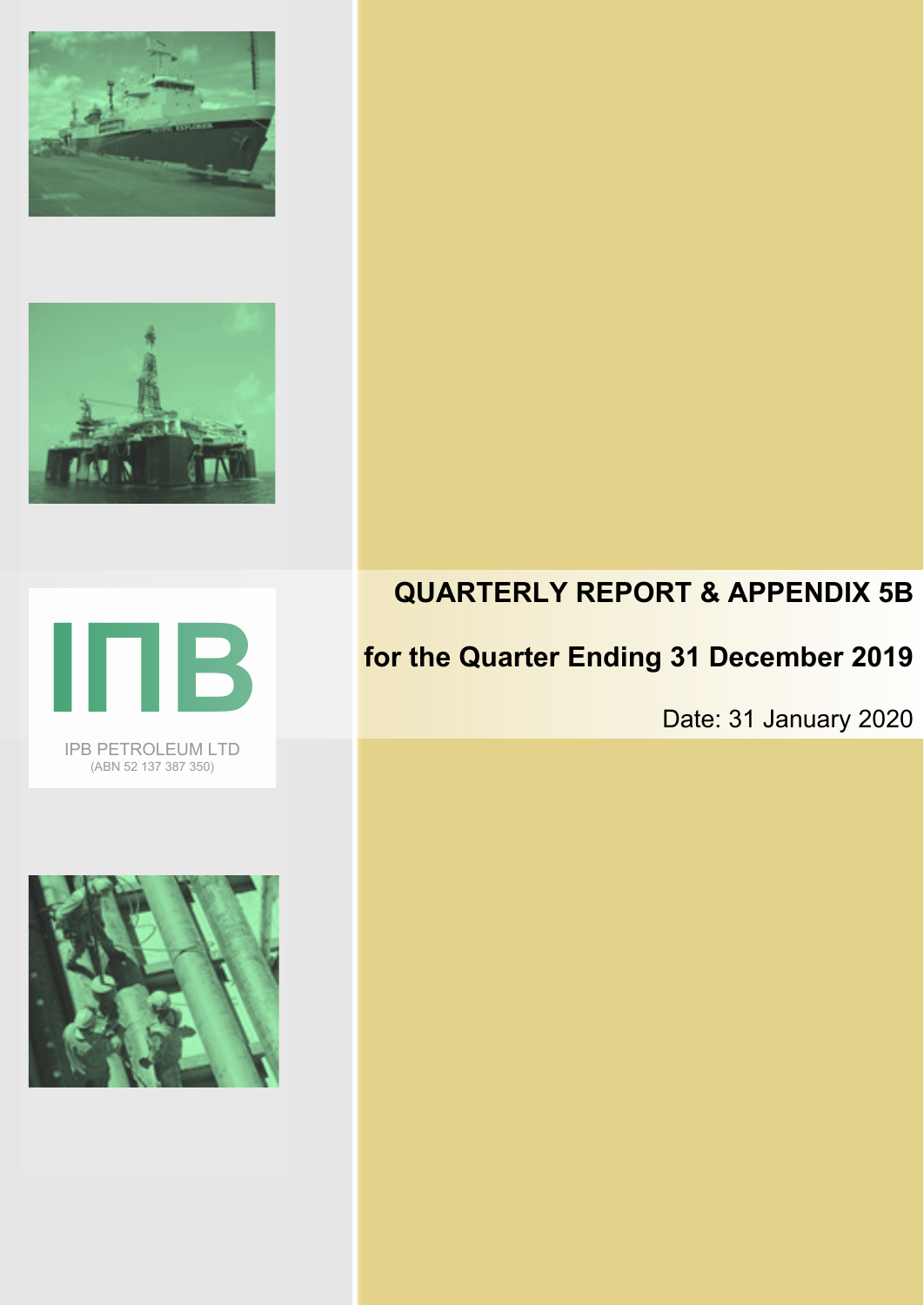

### **DECEMBER 2019 QUARTERLY ACTIVITIES REPORT**

### **SUMMARY OF KEY EVENTS FOR THE QUARTER**

- Discussions progressed materially with some potential farminees and debt funders, whilst other associated due diligence activities continued.
- The Company continued with engineering and project concept and economic analysis for various potential outcomes from the proposed Idris appraisal well.
- During the Quarter, IPB continued a dialogue with NOPTA, the National Offshore Petroleum Titles Administrator, and as a result has a better understanding of the Regulator's position with respect to well testing and development activities as they may apply to Gwydion and Idris.
- The Company held its Annual General Meeting on 6 November, 2019.

### **PERMIT WA-424-P (IPB 100%)**

### **Farmout and Proposed Drilling, Testing and related Activities**

During the quarter IPB continued to progress discussions and information exchanges with potential farmin partners, debt financiers and their representatives. The Company has made encouraging progress with some interested parties: conversely with others, there has been little progress

The net result as at the date of this report is that IPB is cautiously encouraged with how certain discussions are progressing. However it is important to note there are no guarantees that these discussions will conclude with a binding acceptable transaction.

### **NOPTA Discussions**

IPB maintained a constructive dialogue with NOPTA during the quarter. The Company now has a much clearer view of how NOPTA interprets the relevant Regulations in relation to proposed well testing activities. The upshot being that if Idris is drilled and successful, the Company's likely activity will be to conduct a more typical drill stem test, before determining whether to apply for a production licence and early field development plan as opposed to immediately conducting an extended well test.

If Idris is unsuccessful the options include submitting a field development plan with a production licence for Gwydion, or defering a development and possibly applying for a retention lease.

### **Engineering, Study and Costing work**

Further concept study work and economic analysis confirms robust economics on the success case for the proposed Idris appraisal well, and marginal but positive economics for the downside scenario of a potential development of the better quality sand unit at the original Gwydion location.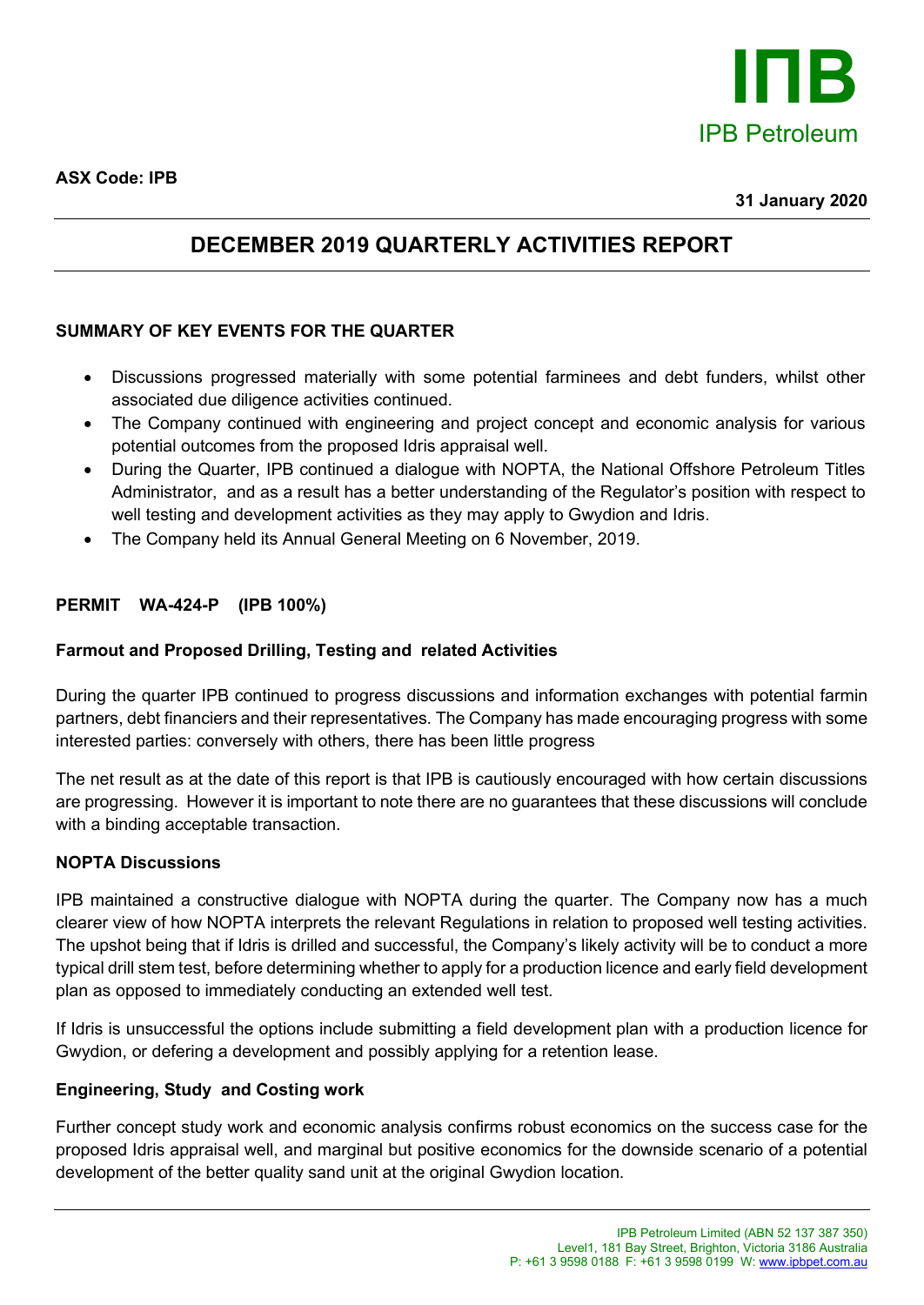

This study work has been helpful supporting discussions and finance options for a farm-in and contingent and success-based future development at Idris.

### **Activities – Corporate and Financial**

The Company held its Annual General Meeting at 11 am on 6 November 2019.

As at the end of the quarter IPB Petroleum had a cash balance of approximately \$0.45 million with no debt. For further details refer to the attached Appendix 5B.

### **PERMIT HOLDINGS AND INTERESTS**

As at the end of the quarter, and also as at the date of this report, the Company held an interest in the Browse Basin exploration permit **WA-424-P** (IPB 100% and Operator)**.**



**Location Map : IPB Exploration Permit WA-424-P – Browse Basin**

For further information contact Brendan Brown, Managing Director +61 3 9598 0188 or [admin@ipbpet.com.au](mailto:admin@ipbpet.com.au)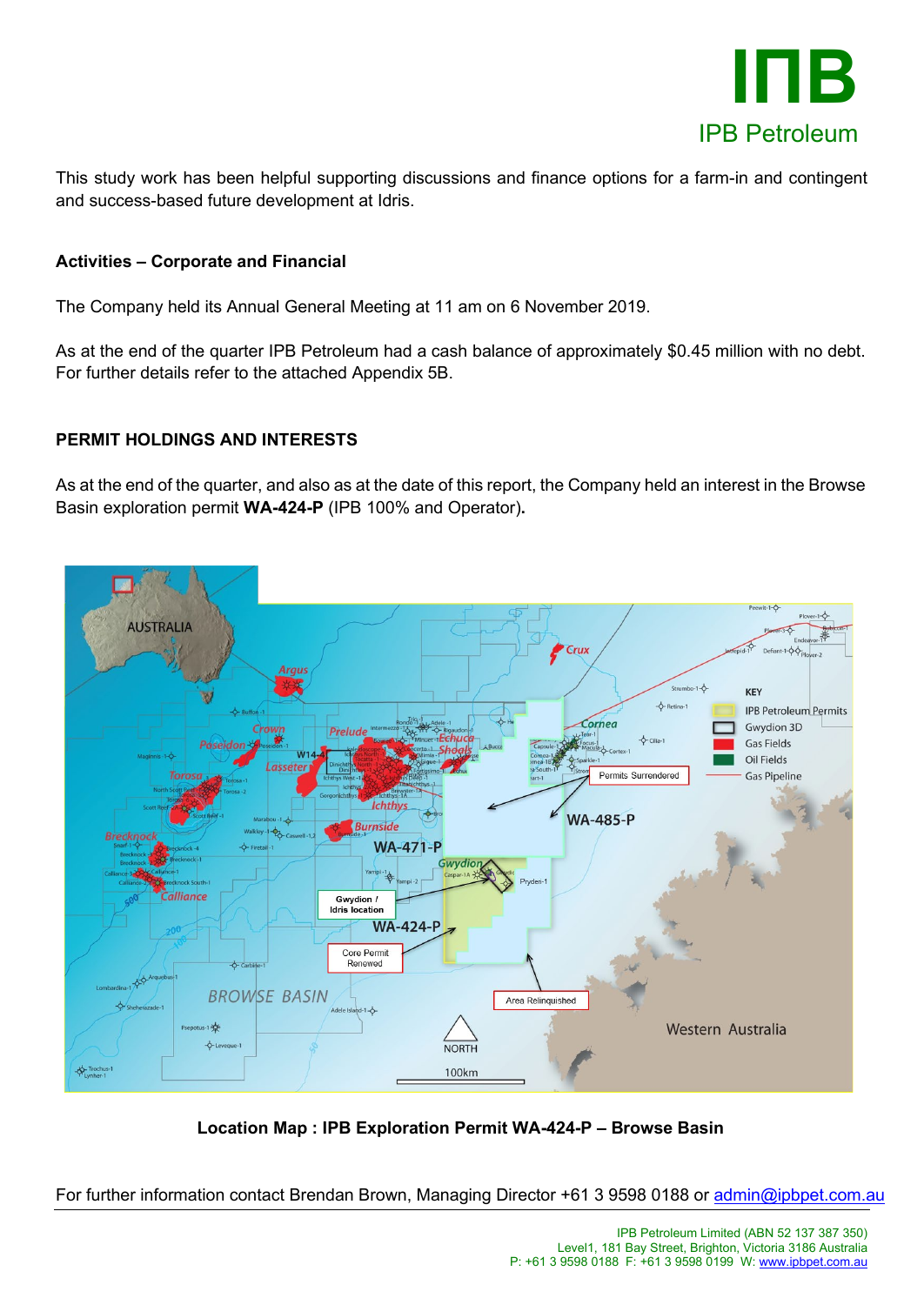*+Rule 5.5*

## **Appendix 5B**

## **Mining exploration entity and oil and gas exploration entity quarterly report**

Introduced 01/07/96 Origin Appendix 8 Amended 01/07/97, 01/07/98, 30/09/01, 01/06/10, 17/12/10, 01/05/13, 01/09/16

#### **Name of entity**

IPB Petroleum Limited

**ABN Quarter ended ("current quarter")**

52 137 387 350 31 December 2019

| <b>Consolidated statement of cash flows</b> |                                                   | <b>Current quarter</b><br>\$A'000 | Year to date<br>(6 months)<br>\$A'000 |
|---------------------------------------------|---------------------------------------------------|-----------------------------------|---------------------------------------|
| 1.                                          | Cash flows from operating activities              |                                   |                                       |
| 1.1                                         | Receipts from customers                           |                                   |                                       |
| 1.2                                         | Payments for                                      |                                   |                                       |
|                                             | exploration & evaluation<br>(a)                   | (117)                             | (212)                                 |
|                                             | development<br>(b)                                |                                   |                                       |
|                                             | production<br>(c)                                 |                                   |                                       |
|                                             | staff costs<br>(d)                                | (62)                              | (94)                                  |
|                                             | administration and corporate costs<br>(e)         | (88)                              | (239)                                 |
| 1.3                                         | Dividends received (see note 3)                   |                                   |                                       |
| 1.4                                         | Interest received                                 |                                   |                                       |
| 1.5                                         | Interest and other costs of finance paid          |                                   |                                       |
| 1.6                                         | Income taxes paid                                 |                                   |                                       |
| 1.7                                         | Research and development refunds                  |                                   |                                       |
| 1.8                                         | Other (provide details if material)               |                                   |                                       |
| 1.9                                         | Net cash from / (used in) operating<br>activities | (267)                             | (545)                                 |

|     | Cash flows from investing activities |  |
|-----|--------------------------------------|--|
| 2.1 | Payments to acquire:                 |  |
|     | (a) property, plant and equipment    |  |
|     | tenements (see item 10)<br>(b)       |  |
|     | investments<br>(C)                   |  |
|     | other non-current assets<br>(d)      |  |

+ See chapter 19 for defined terms

*1 September 2016* Page 1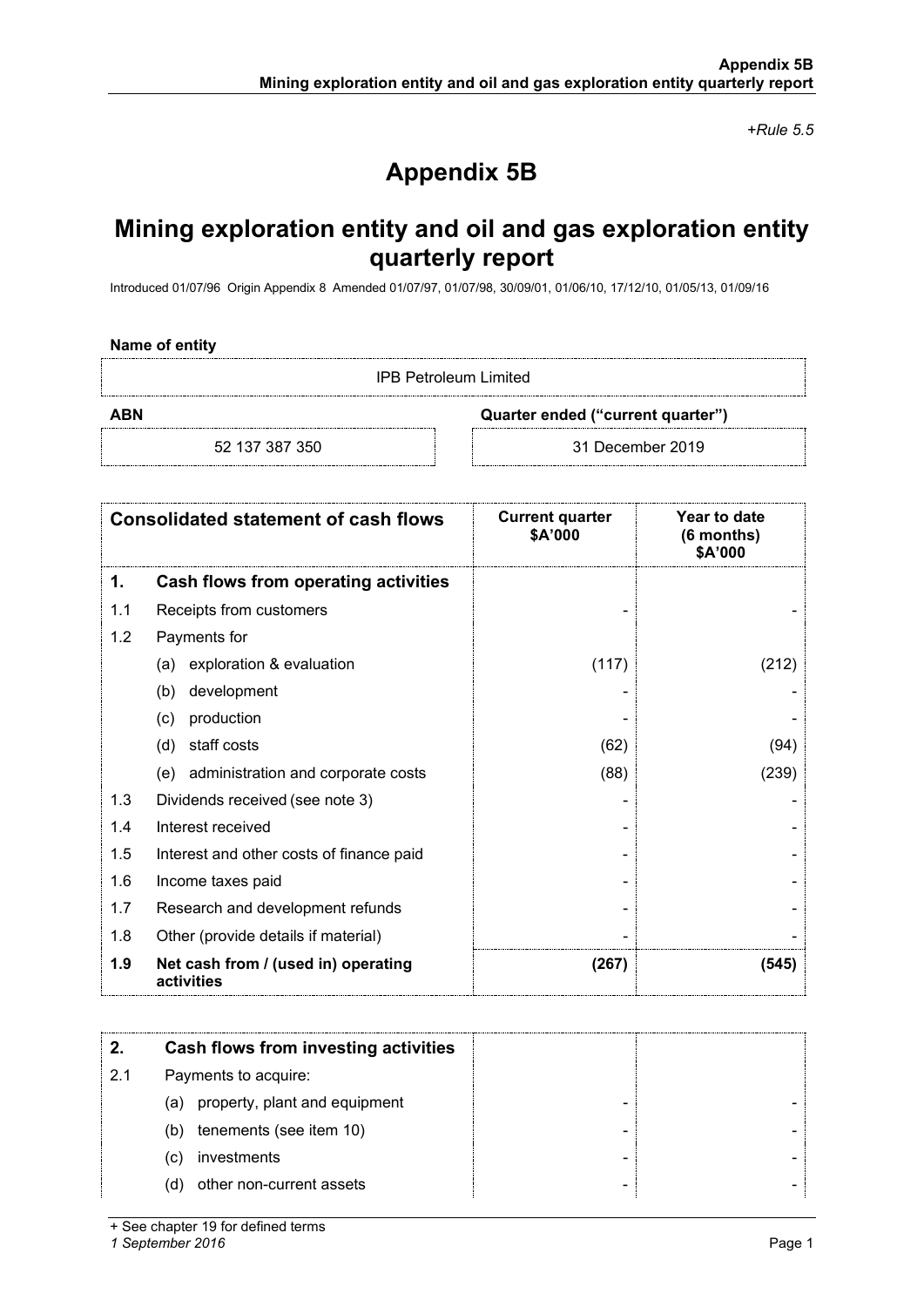### **Appendix 5B Mining exploration entity and oil and gas exploration entity quarterly report**

|     | <b>Consolidated statement of cash flows</b>       | <b>Current quarter</b><br>\$A'000 | Year to date<br>$(6$ months)<br>\$A'000 |
|-----|---------------------------------------------------|-----------------------------------|-----------------------------------------|
| 2.2 | Proceeds from the disposal of:                    |                                   |                                         |
|     | property, plant and equipment<br>(a)              |                                   |                                         |
|     | tenements (see item 10)<br>(b)                    |                                   |                                         |
|     | investments<br>(c)                                |                                   |                                         |
|     | other non-current assets<br>(d)                   |                                   |                                         |
| 2.3 | Cash flows from loans to other entities           |                                   |                                         |
| 2.4 | Dividends received (see note 3)                   |                                   |                                         |
| 2.5 | Other (provide details if material)               |                                   |                                         |
| 2.6 | Net cash from / (used in) investing<br>activities |                                   |                                         |

| 3.   | Cash flows from financing activities                                           |  |
|------|--------------------------------------------------------------------------------|--|
| 3.1  | Proceeds from issues of shares                                                 |  |
| 3.2  | Proceeds from issue of convertible notes                                       |  |
| 3.3  | Proceeds from exercise of share options                                        |  |
| 3.4  | Transaction costs related to issues of<br>shares, convertible notes or options |  |
| 3.5  | Proceeds from borrowings                                                       |  |
| 3.6  | Repayment of borrowings                                                        |  |
| 3.7  | Transaction costs related to loans and<br>borrowings                           |  |
| 3.8  | Dividends paid                                                                 |  |
| 3.9  | Other (provide details if material)                                            |  |
| 3.10 | Net cash from / (used in) financing<br>activities                              |  |

| 4.  | Net increase / (decrease) in cash and<br>cash equivalents for the period |       |       |
|-----|--------------------------------------------------------------------------|-------|-------|
| 4.1 | Cash and cash equivalents at beginning of<br>period                      | 712   | 991   |
| 4.2 | Net cash from / (used in) operating<br>activities (item 1.9 above)       | (267) | (545) |
| 4.3 | Net cash from / (used in) investing activities<br>(item 2.6 above)       |       |       |
| 4.4 | Net cash from / (used in) financing activities<br>(item 3.10 above)      |       |       |
| 4.5 | Effect of movement in exchange rates on<br>cash held                     |       |       |
| 4.6 | Cash and cash equivalents at end of<br>period                            | 445   | 145   |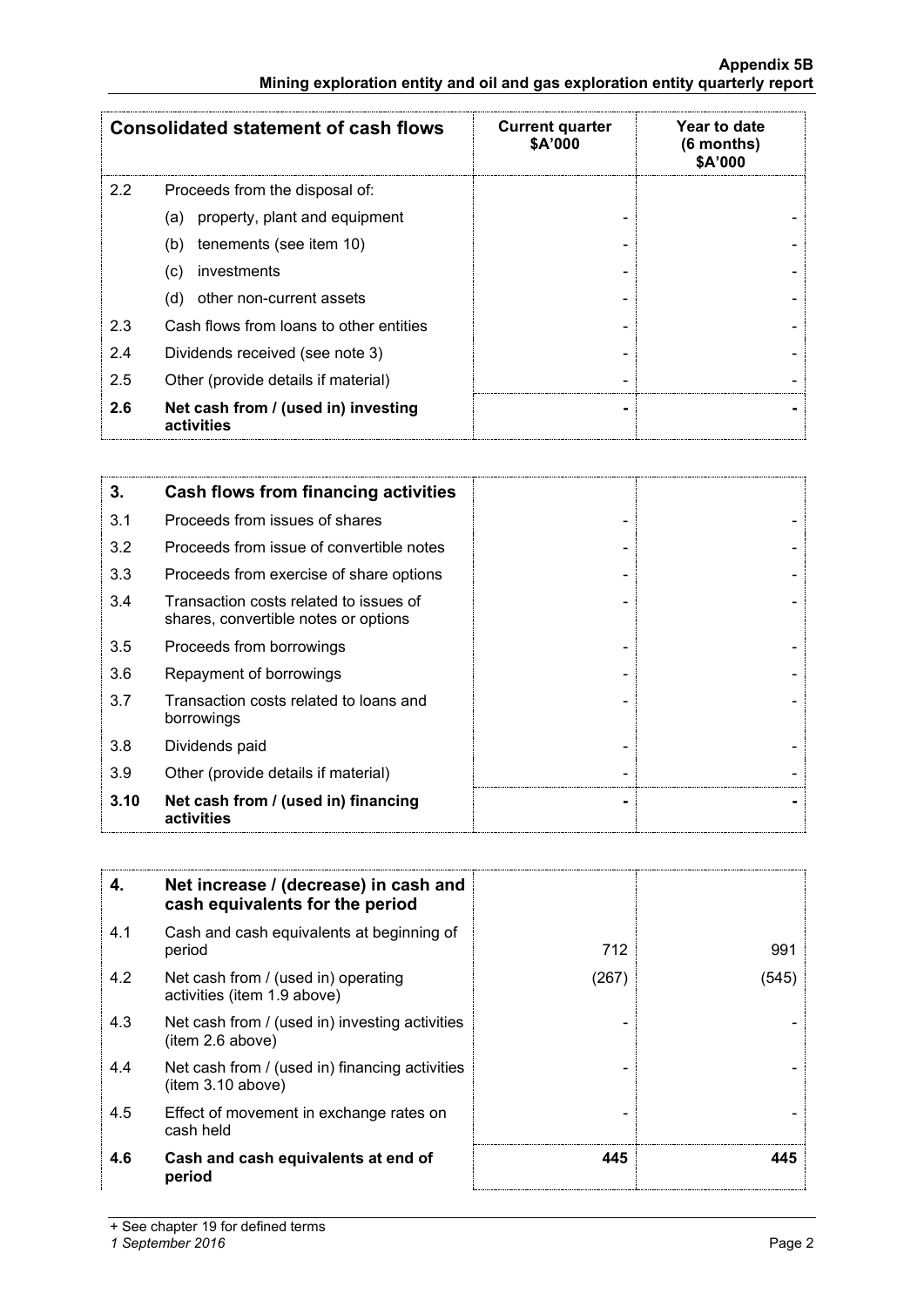| Consolidated statement of cash flows | <b>Current quarter</b><br>\$A'000 | Year to date<br>$(6$ months)<br>\$A'000 |
|--------------------------------------|-----------------------------------|-----------------------------------------|
|                                      |                                   |                                         |

| 5   | Reconciliation of cash and cash<br>equivalents<br>at the end of the quarter (as shown in the<br>consolidated statement of cash flows) to the<br>related items in the accounts | <b>Current quarter</b><br>\$A'000 | <b>Previous quarter</b><br>\$A'000 |
|-----|-------------------------------------------------------------------------------------------------------------------------------------------------------------------------------|-----------------------------------|------------------------------------|
| 5.1 | <b>Bank balances</b>                                                                                                                                                          | 445                               | 712.                               |
| 5.2 | Call deposits                                                                                                                                                                 |                                   |                                    |
| 5.3 | <b>Bank overdrafts</b>                                                                                                                                                        |                                   |                                    |
| 5.4 | Other (provide details)                                                                                                                                                       |                                   |                                    |
| 5.5 | Cash and cash equivalents at end of<br>quarter (should equal item 4.6 above)                                                                                                  |                                   | 712                                |

### **6.** Payments to directors of the entity and their associates

|    | <b>Current quarter</b><br>\$A'000 |  |
|----|-----------------------------------|--|
| .2 | (125)                             |  |
| эd |                                   |  |

- 6.1 Aggregate amount of payments to these parties included in item 1. 6.2 Aggregate amount of cash flow from loans to these parties include in item 2.3
- 6.3 Include below any explanation necessary to understand the transactions included in items 6.1 and 6.2

Executive and Non-Executive Fees Paid.

### **7. Payments to related entities of the entity and their associates**

- 7.1 Aggregate amount of payments to these parties included in item 1.2
- 7.2 Aggregate amount of cash flow from loans to these parties included in item 2.3
- 7.3 Include below any explanation necessary to understand the transactions included in items 7.1 and 7.2

### *1 September 2016* Page 3

| <b>Current quarter</b><br>\$A'000 |  |
|-----------------------------------|--|
|                                   |  |
|                                   |  |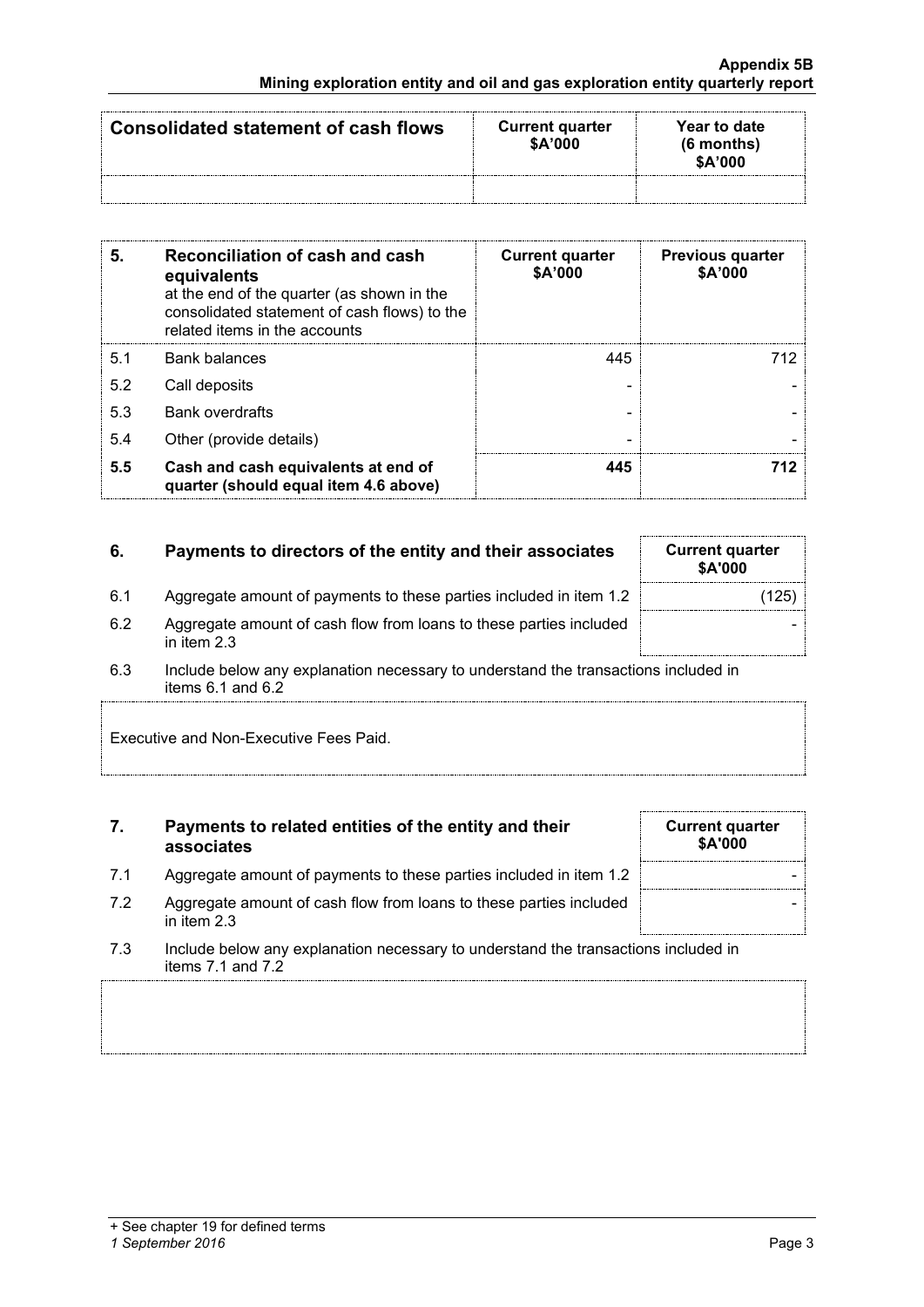| 8.   | <b>Financing facilities available</b><br>Add notes as necessary for an<br>understanding of the position | <b>Total facility amount</b><br>at quarter end<br>\$A'000 | Amount drawn at<br>quarter end<br>\$A'000 |
|------|---------------------------------------------------------------------------------------------------------|-----------------------------------------------------------|-------------------------------------------|
| -8.1 | Loan facilities.                                                                                        | -                                                         |                                           |
| 8.2  | Credit standby arrangements                                                                             | -                                                         |                                           |

- 8.3 Other (please specify) and the set of the set of the set of the set of the set of the set of the set of the set of the set of the set of the set of the set of the set of the set of the set of the set of the set of the
- 8.4 Include below a description of each facility above, including the lender, interest rate and whether it is secured or unsecured. If any additional facilities have been entered into or are proposed to be entered into after quarter end, include details of those facilities as well.

| 9   | <b>Estimated cash outflows for next quarter</b> | \$A'000 |
|-----|-------------------------------------------------|---------|
| 9.1 | Exploration and evaluation                      |         |
| 9.2 | Development                                     |         |
| 9.3 | Production                                      |         |
| 9.4 | Staff costs                                     |         |
| 9.5 | Administration and corporate costs              |         |
| 9.6 | Other (provide details if material)             |         |
| 9.7 | Total estimated cash outflows                   |         |

| 10.  | <b>Changes in</b><br>tenements<br>(items $2.1(b)$ and<br>$2.2(b)$ above)                          | <b>Tenement</b><br>reference<br>and<br><b>location</b> | <b>Nature of interest</b> | Interest at<br>beginning<br>of quarter | <b>Interest</b><br>at end of<br>quarter |
|------|---------------------------------------------------------------------------------------------------|--------------------------------------------------------|---------------------------|----------------------------------------|-----------------------------------------|
| 10.1 | Interests in mining<br>tenements and<br>petroleum tenements<br>lapsed, relinquished<br>or reduced |                                                        |                           |                                        |                                         |
| 10.2 | Interests in mining<br>tenements and<br>petroleum tenements<br>acquired or increased              |                                                        |                           |                                        |                                         |